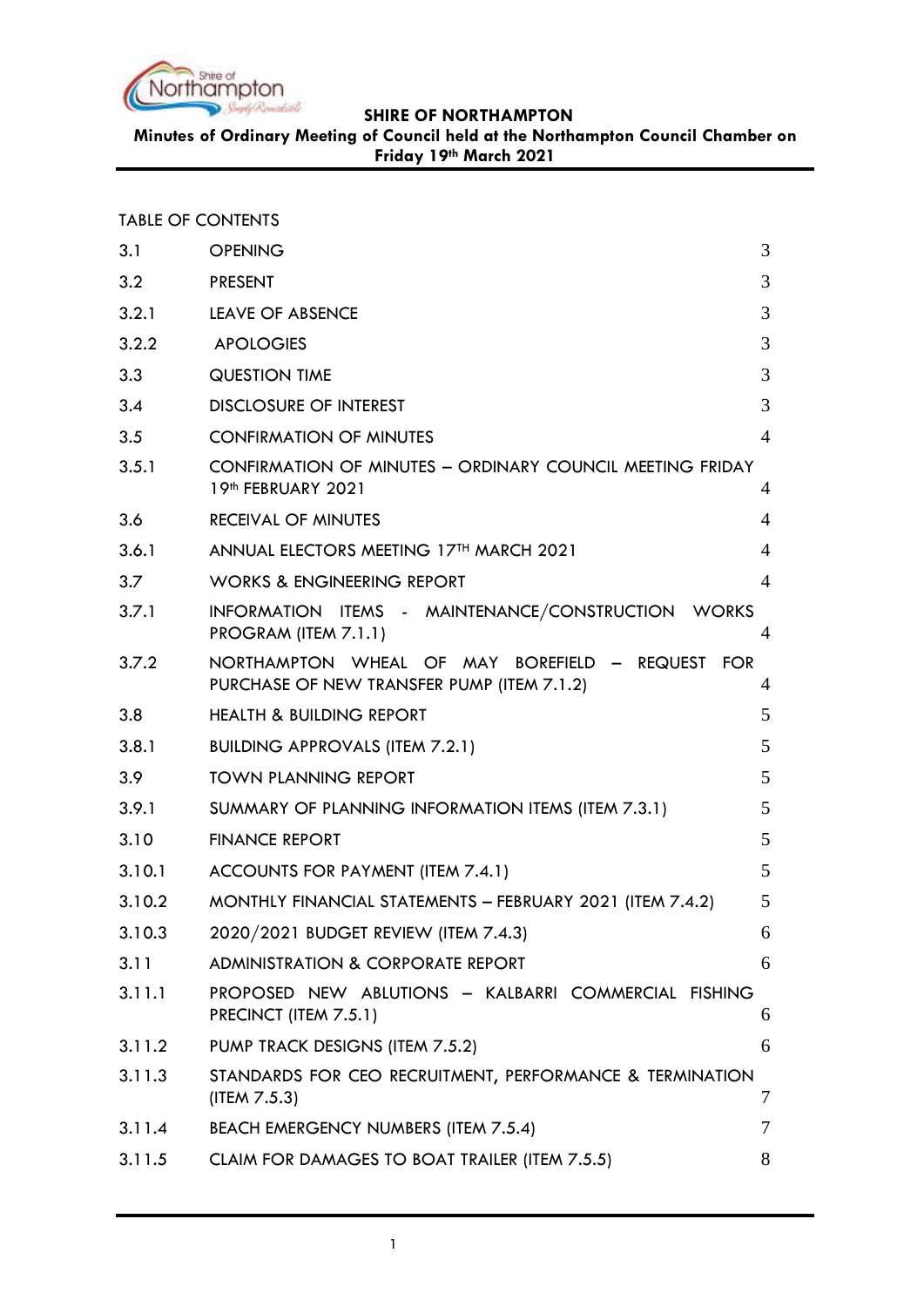

**Minutes of Ordinary Meeting of Council held at the Northampton Council Chamber on Friday 19th March 2021**

| 3.11.6 | NORTHAMPTON DOCTORS (ITEM 7.5.6)                       | 8  |
|--------|--------------------------------------------------------|----|
| 3.11.7 | PORT GREGORY WATER SUPPLY - NUMBER 2 BORE (ITEM 7.5.6) | 8  |
| 3.12   | PRESIDENT'S REPORT                                     | 9  |
| 3.14   | <b>COUNCILLORS' REPORTS</b>                            | 9  |
| 3.14.1 | <b>CR PIKE</b>                                         | 9  |
| 3.14.2 | <b>CR HAY</b>                                          | 9  |
| 3.14.4 | <b>CR STOCK-STANDEN</b>                                | 9  |
| 3.15   | NEW ITEMS OF BUSINESS                                  | 10 |
| 3.16   | NEXT MEETING OF COUNCIL                                | 10 |
| 3.17   | <b>CLOSURE</b>                                         | 10 |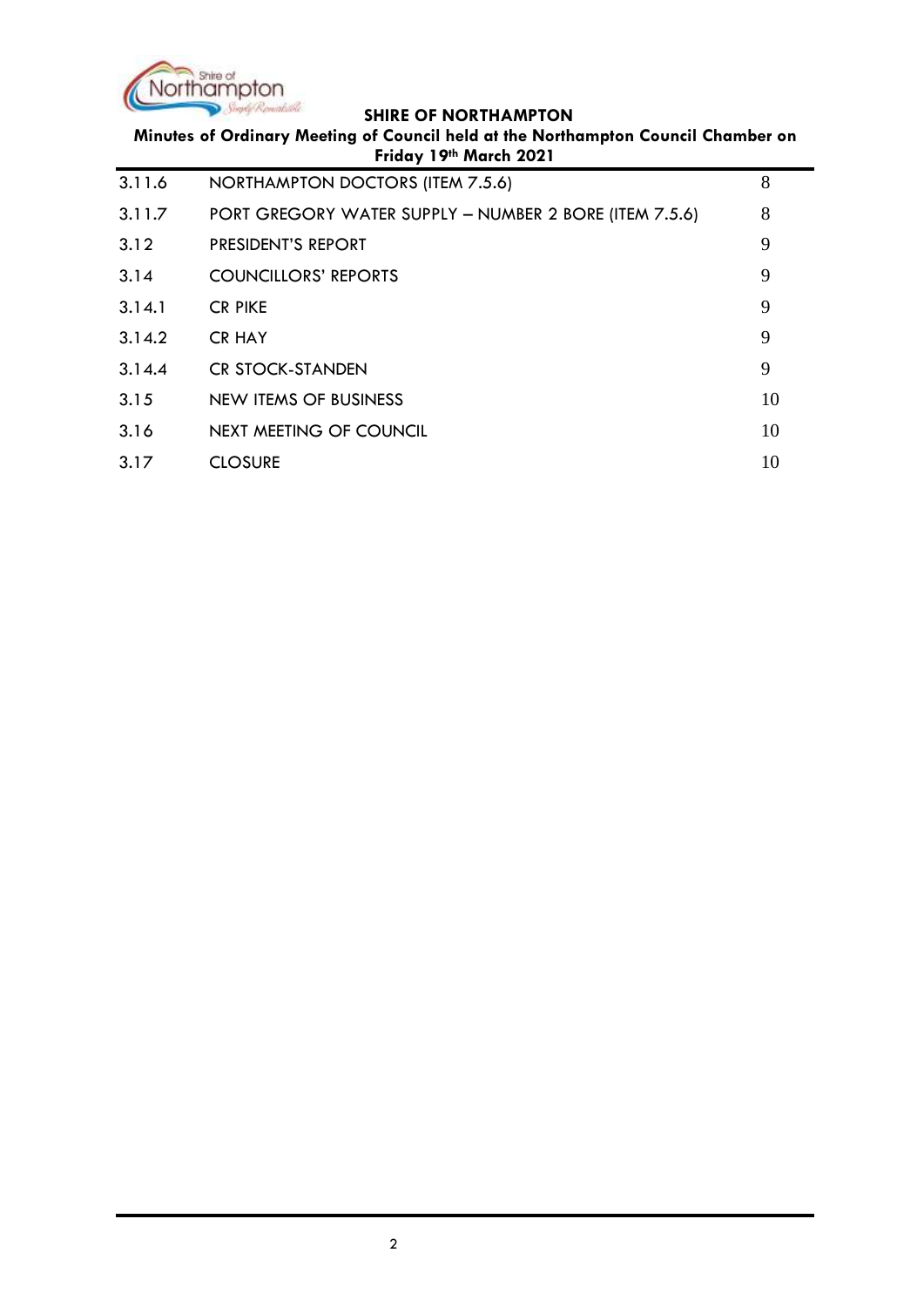

**Minutes of Ordinary Meeting of Council held at the Northampton Council Chamber on Friday 19th March 2021**

#### <span id="page-2-0"></span>**3.1 OPENING**

The President thanked all Councillors and staff present for their attendance and declared the meeting open at 1.00pm

## <span id="page-2-1"></span>**3.2 PRESENT**

| Cr C Simkin        | President                               | Northampton Ward |
|--------------------|-----------------------------------------|------------------|
| Cr R Suckling      |                                         | Northampton Ward |
| Cr S Stock-Standen |                                         | Northampton Ward |
| Cr D Pike          |                                         | Kalbarri Ward    |
| Cr T Hay           |                                         | Northampton Ward |
| Cr L Sudlow        | $1.20pm - 2.50pm$                       | Northampton Ward |
| Mr Garry Keeffe    | <b>Chief Executive Officer</b>          |                  |
| Mr Grant Middleton | Deputy Chief Executive Officer          |                  |
| Mr Neil Broadhurst | Manager of Works and Technical Services |                  |
| Mrs Michelle Allen | <b>Planning Officer</b>                 |                  |

#### <span id="page-2-2"></span>3.2.1 LEAVE OF ABSENCE

Nil

#### <span id="page-2-3"></span>3.2.2 APOLOGIES

| Cr S Krakouer | Deputy President | Kalbarri Ward |
|---------------|------------------|---------------|
| Cr S Smith    |                  | Kalbarri Ward |
| Cr P Stewart  |                  | Kalbarri Ward |

#### <span id="page-2-4"></span>**3.3 QUESTION TIME**

Nil

#### <span id="page-2-5"></span>**3.4 DISCLOSURE OF INTEREST**

CEO, Garry KEEFFE, declared a financial interest in Item 7.5.3 Standards for CEO Recruitment, Performance & Termination as the matter relates to his terms of employment and he therefore may incur a financial gain or loss from the decision of Council.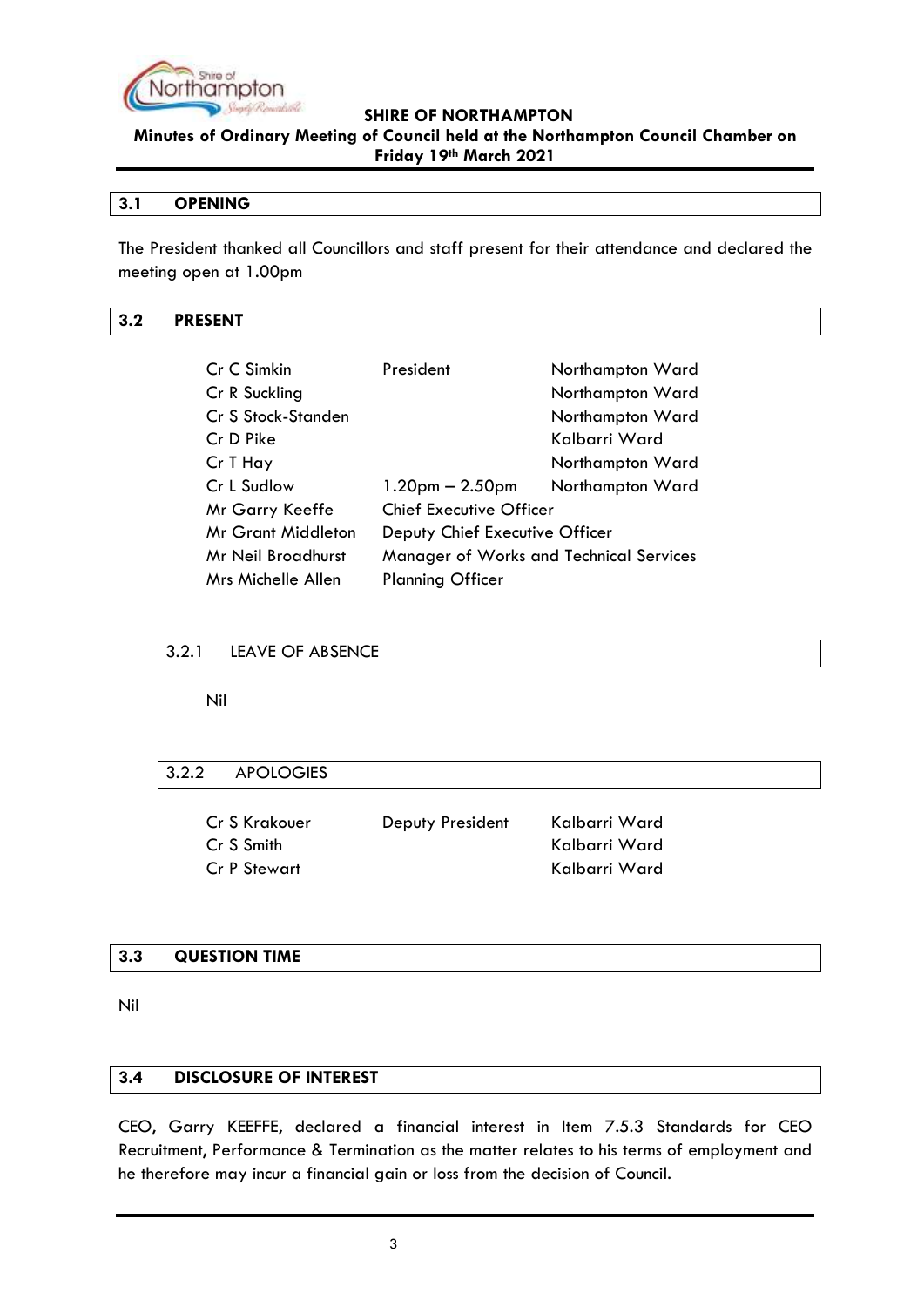

**Minutes of Ordinary Meeting of Council held at the Northampton Council Chamber on Friday 19th March 2021**

# <span id="page-3-1"></span><span id="page-3-0"></span>**3.5 CONFIRMATION OF MINUTES**

3.5.1 CONFIRMATION OF MINUTES – ORDINARY COUNCIL MEETING FRIDAY 19th FEBRUARY 2021

Moved Cr SUCKLING seconded Cr HAY

That the minutes of the Ordinary Meeting of Council held on the  $19<sup>th</sup>$  of February 2021 be confirmed as a true and correct record.

CARRIED 5/0

#### <span id="page-3-3"></span><span id="page-3-2"></span>**3.6 RECEIVAL OF MINUTES**

3.6.1 ANNUAL ELECTORS MEETING 17TH MARCH 2021

Moved Cr STOCK-STANDEN, seconded Cr PIKE

That the minutes of the Annual Electors Meeting held on the  $17<sup>th</sup>$  March 2021 be received.

CARRIED 5/0

# <span id="page-3-5"></span><span id="page-3-4"></span>**3.7 WORKS & ENGINEERING REPORT**

3.7.1 INFORMATION ITEMS - MAINTENANCE/CONSTRUCTION WORKS PROGRAM (ITEM 7.1.1)

Noted

<span id="page-3-6"></span>3.7.2 NORTHAMPTON WHEAL OF MAY BOREFIELD – REQUEST FOR PURCHASE OF NEW TRANSFER PUMP (ITEM 7.1.2)

Moved Cr HAY, seconded Cr PIKE

That Council approve as authorised expenditure \$5,574.00 (excl. GST) for the supply and installation of one new transfer pump as quoted by Central West Pumps.

CARRIED BY AN ABSOLUTE MAJORITY 5/0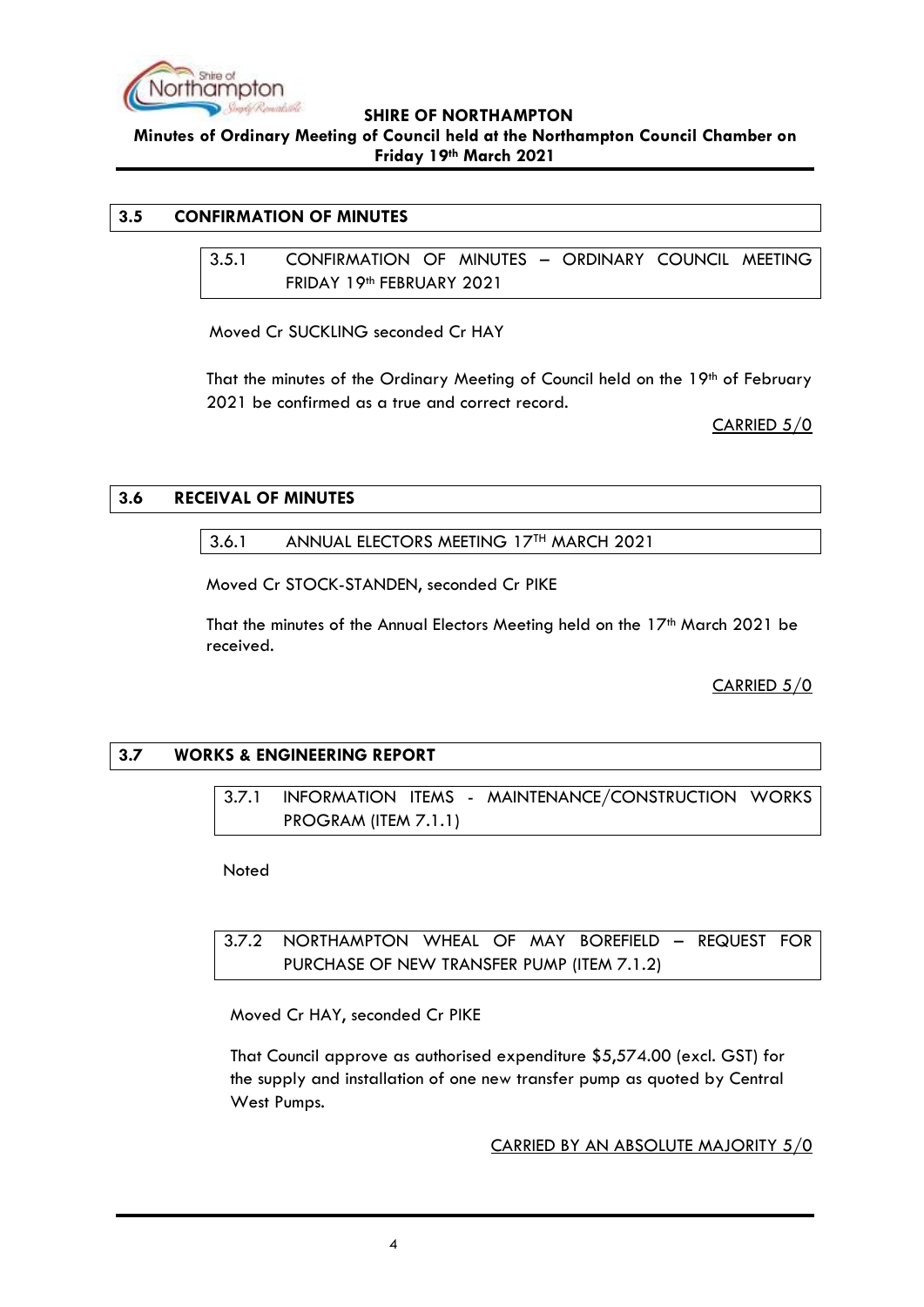

## **SHIRE OF NORTHAMPTON Minutes of Ordinary Meeting of Council held at the Northampton Council Chamber on**

**Friday 19th March 2021**

Cr SUDLOW entered the meeting at 1.20pm.

Neil Broadhurst left the meeting at 1.21pm.

# <span id="page-4-0"></span>**3.8 HEALTH & BUILDING REPORT**

<span id="page-4-1"></span>3.8.1 BUILDING APPROVALS (ITEM 7.2.1)

Noted.

# <span id="page-4-3"></span><span id="page-4-2"></span>**3.9 TOWN PLANNING REPORT**

# 3.9.1 SUMMARY OF PLANNING INFORMATION ITEMS (ITEM 7.3.1)

Noted.

# <span id="page-4-5"></span><span id="page-4-4"></span>**3.10 FINANCE REPORT**

3.10.1 ACCOUNTS FOR PAYMENT (ITEM 7.4.1)

Moved Cr SUCKLING, seconded Cr STOCK-STANDEN

That Municipal Fund Cheques 22045 to 22057 inclusive totalling \$95,024.68, Municipal EFT payments numbered EFT21750 to EFT21888 inclusive totalling \$663,279.73, Trust Fund Cheques 2581 to 2588, totalling \$112,870.61, Direct Debit payments numbered GJ0808 to GJ08142 inclusive totalling \$229,556.62 be passed for payment and the items therein be declared authorised expenditure.

## CARRIED BY AN ABSOLUTE MAJORITY 6/0

## <span id="page-4-6"></span>3.10.2 MONTHLY FINANCIAL STATEMENTS – FEBRUARY 2021 (ITEM 7.4.2)

Moved Cr STOCK-STANDEN, seconded Cr SUDLOW

That Council adopts the Monthly Financial Report for the period ending  $28<sup>th</sup>$ February 2021.

CARRIED 6/0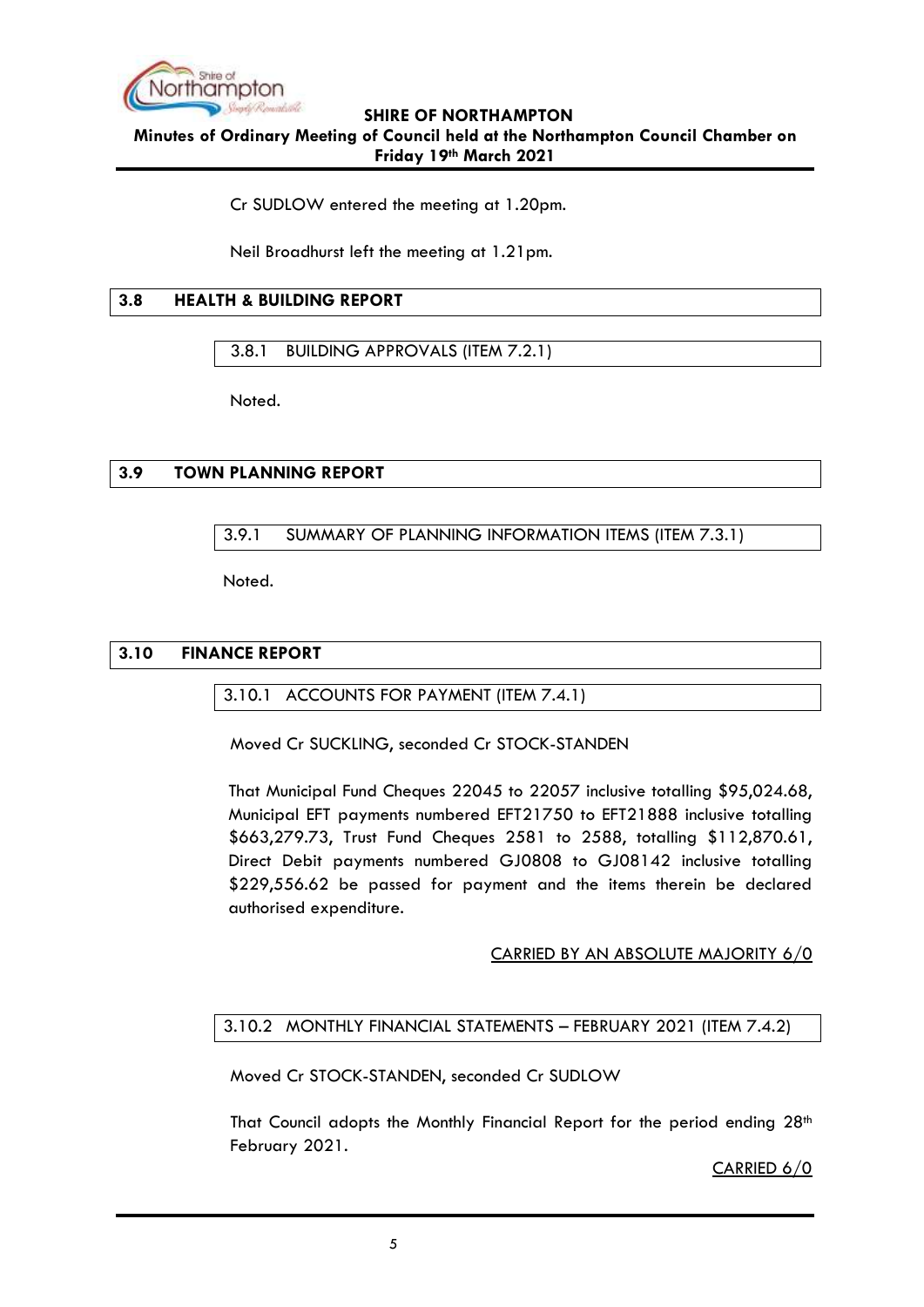

## **SHIRE OF NORTHAMPTON Minutes of Ordinary Meeting of Council held at the Northampton Council Chamber on Friday 19th March 2021**

<span id="page-5-0"></span>3.10.3 2020/2021 BUDGET REVIEW (ITEM 7.4.3)

Moved Cr SUCKLING, seconded Cr SUDLOW

That Council in accordance with regulation 33A of the Local Government (Financial Management) Regulations 1996 adopt the review of the 2020/2021 Budget and note any variances or recommendations.

## CARRIED BY AN ABSOLUTE MAJORITY 6/0

# <span id="page-5-2"></span><span id="page-5-1"></span>**3.11 ADMINISTRATION & CORPORATE REPORT**

3.11.1 PROPOSED NEW ABLUTIONS – KALBARRI COMMERCIAL FISHING PRECINCT (ITEM 7.5.1)

Moved Cr STOCK-STANDEN, seconded Cr SUCKLING

That Council progress with the replacement of the Kalbarri Commercial Fishing Precinct public ablutions with the cray pot design structure surrounding the new ablution and all additional costs, estimated at \$48,000, for the project over the allocated grant of \$100,000 be committed within the 2021/22 Budget.

CARRIED 6/0

## <span id="page-5-3"></span>3.11.2 PUMP TRACK DESIGNS (ITEM 7.5.2)

Moved Cr SUDLOW, seconded Cr STOCK-STANDEN

That Council accept the quote from Three Chillies Design for the construction of two pump tracks, one at Northampton and one at Horrocks and the additional costs for design and accommodation be declared as authorised expenditure.

CARRIED BY AN ABSOLUTE MAJORITY 6/0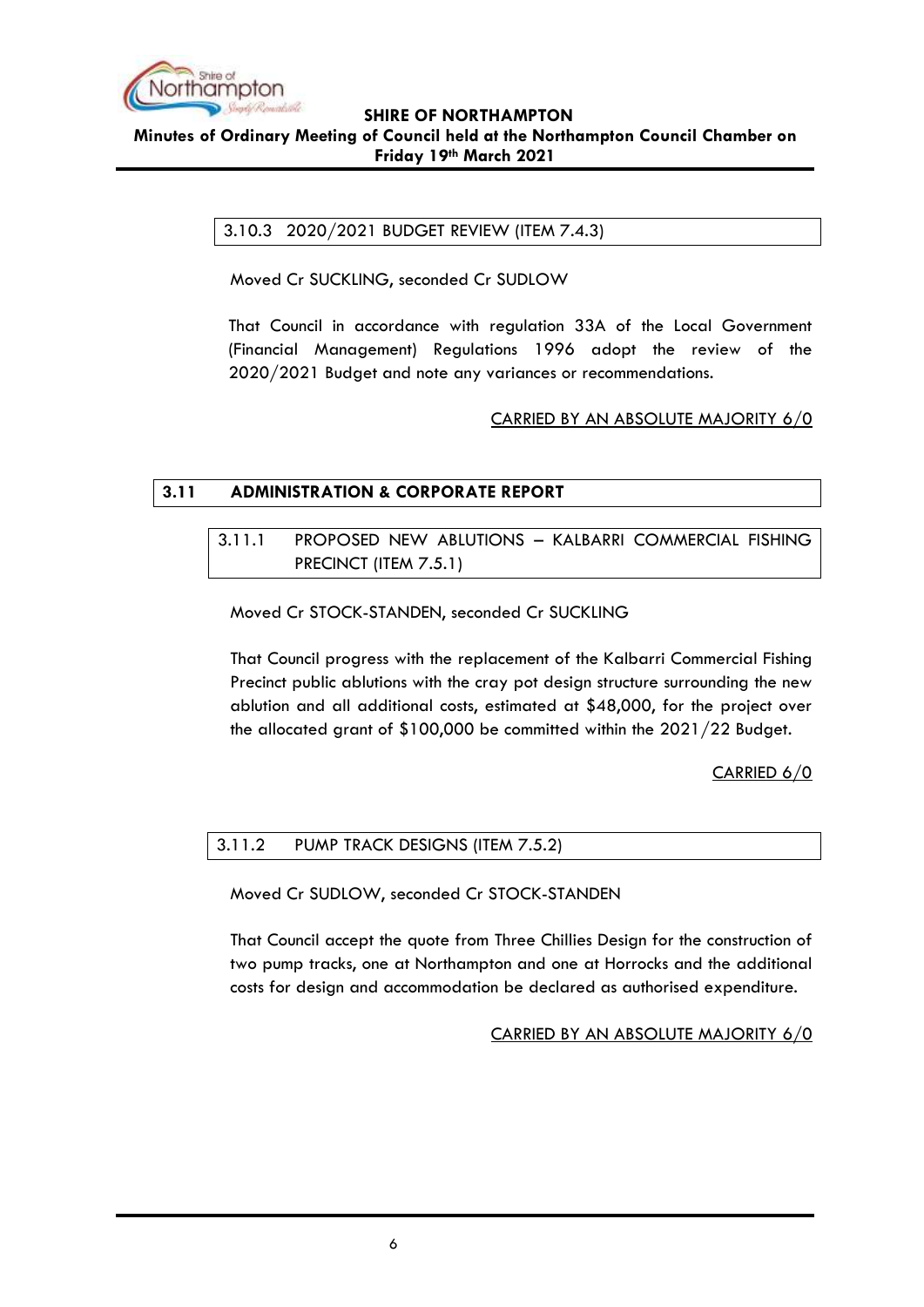

**Minutes of Ordinary Meeting of Council held at the Northampton Council Chamber on Friday 19th March 2021**

CEO, Garry KEEFFE, declared a financial interest in Item 7.5.3 Standards for CEO Recruitment, Performance & Termination as the matter relates to his terms of employment and he therefore may incur a financial gain or loss from the decision of Council.

<span id="page-6-0"></span>3.11.3 STANDARDS FOR CEO RECRUITMENT, PERFORMANCE & TERMINATION (ITEM 7.5.3)

Moved Cr SIMKIN, seconded Cr SUCKLING

That Council:

- 1. Adopt and introduce the new *Standards for CEO Recruitment, Performance & Termination* as presented at *Attachment 10.3.6(a)* in accordance with the *Local Government (Administration) Amendment Regulations, 2021*.
- 2. Engage Shayne Silcox of Strategic Leadership Consulting to be the independent person to assist with the performance review of the CEO.

CARRIED 6/0

## <span id="page-6-1"></span>3.11.4 BEACH EMERGENCY NUMBERS (ITEM 7.5.4)

Moved Cr PIKE, seconded Cr SUCKLING

That Council lodge a funding submission for the supply of twelve Beach Emergency Number signs to be located at the following sites:

| Bowes River -  | Entry to first car park                    |  |  |
|----------------|--------------------------------------------|--|--|
| Horrocks -     | Whiting or Granny's Pool beach entrance    |  |  |
|                | Main jetty beach at walkway onto beach     |  |  |
|                | Boat launching access road                 |  |  |
| Little Bay $-$ | On access road into main beach area        |  |  |
| Port Gregory - | Access road to beach at jetty              |  |  |
| Kalbarri -     | Red Bluff car park                         |  |  |
|                | Jakes Point car park area                  |  |  |
|                | Blue Holes car park area                   |  |  |
|                | Chinaman's near steps on entry to car park |  |  |
|                | Sally's Tree beach area                    |  |  |
|                | $\sim$ A DDIE                              |  |  |

CARRIED 6/0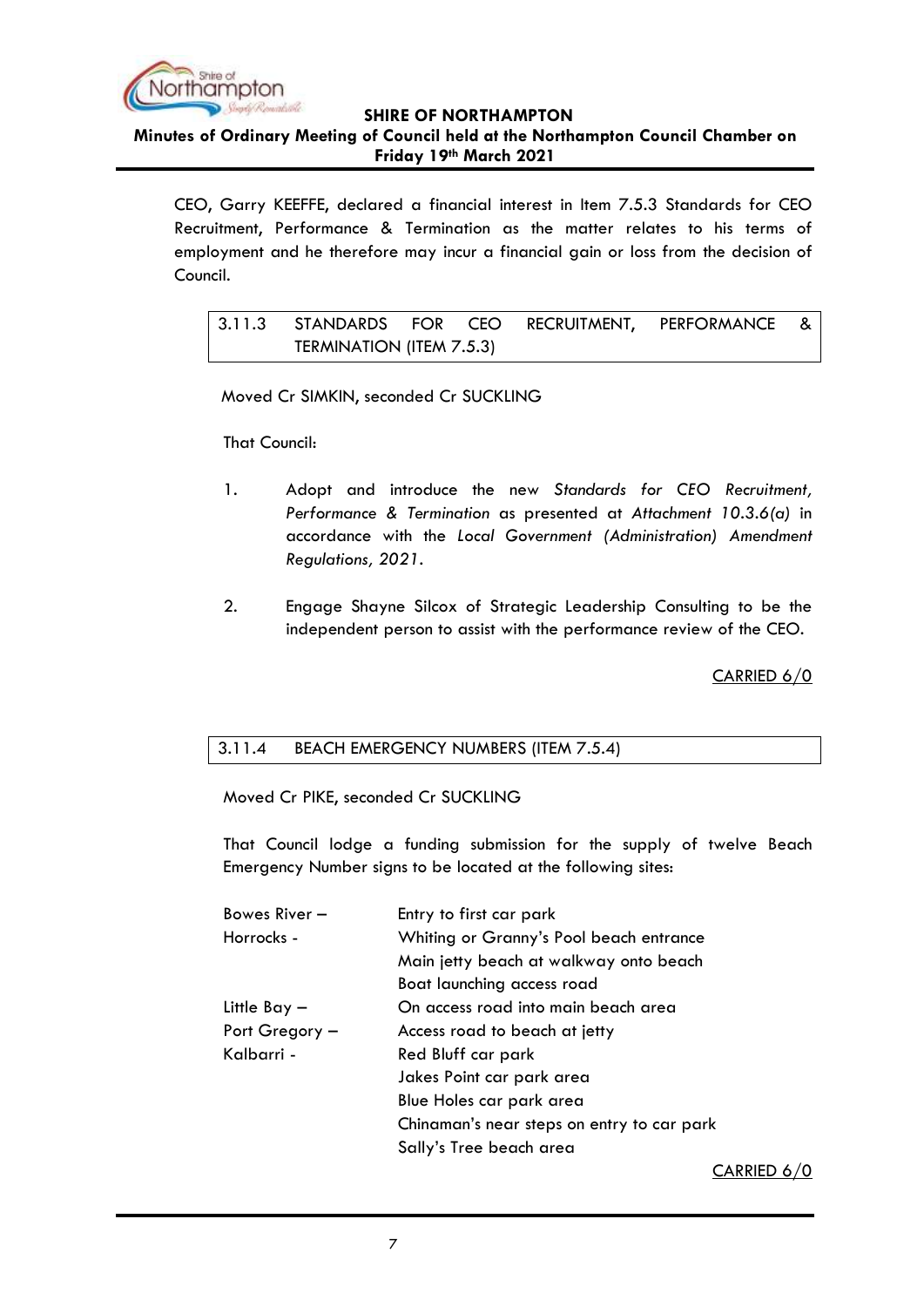

## **SHIRE OF NORTHAMPTON Minutes of Ordinary Meeting of Council held at the Northampton Council Chamber on Friday 19th March 2021**

<span id="page-7-0"></span>3.11.5 CLAIM FOR DAMAGES TO BOAT TRAILER (ITEM 7.5.5)

Moved Cr HAY, seconded Cr SUDLOW

That Council not accept liability and will not pay the claim for damages to the boat trailer as requested.

CARRIED 6/0

## <span id="page-7-1"></span>3.11.6 NORTHAMPTON DOCTORS (ITEM 7.5.6)

Moved Cr SUDLOW, seconded Cr HAY

That an invitation be extended to Dr Findlay to meet with Council and discuss current servicing arrangements associated with the Northampton Doctors' practice prior to the next meeting of Council on 16 April 2021.

CARRIED 6/0

Moved Cr STOCK-STANDEN seconded Cr HAY

That Council delegates authority to the CEO, Shire President and Deputy Shire President to meet with Dr Findlay at another time if a meeting with Council cannot be arranged prior to the April Council meeting.

CARRIED 6/0

## <span id="page-7-2"></span>3.11.7 PORT GREGORY WATER SUPPLY – NUMBER 2 BORE (ITEM 7.5.6)

Moved Cr PIKE, seconded Cr SUDLOW

That Council approve the authorising of expenditure and use of the Port Gregory Water Supply Reserve Funds and expenditure additional to the reserve funds provision, by the Shire President as per Section 6.8 (c) of the Local Government Act 1995, as an emergency need for the drilling of a new bore for the Port Gregory Water Supply as recommended by the drilling contractor.

## CARRIED BY ABSOLUTE MAJORITY 6/0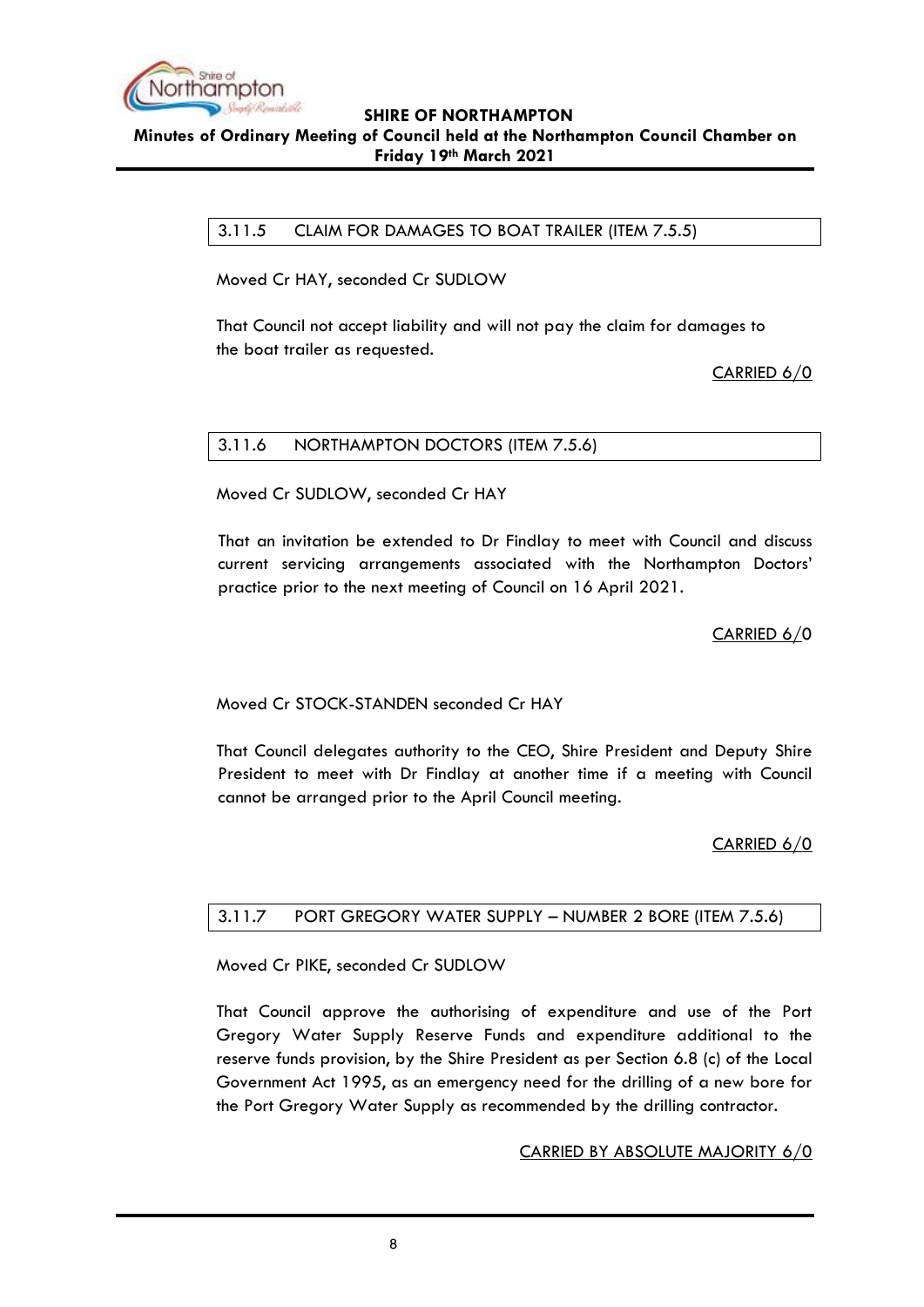

**Minutes of Ordinary Meeting of Council held at the Northampton Council Chamber on Friday 19th March 2021**

#### <span id="page-8-0"></span>**3.12 PRESIDENT'S REPORT**

Since the last Council meeting Cr SIMKIN reported on his attendance at:

3/3/2021 Director General, Gail McGowan and Assistant Director General, David Saunders, Department Planning, Lands & Heritage – Northampton Shire **Offices** 5/3/2021 Regional Road Group Sub-Committee – Geraldton 11/3/2021 Hon. Premier, Mark McGowan, MLA – Kalbarri 17/3/2021 Annual Electors Meeting – Horrocks 18/3/2021 Chairman, Murray Criddle and CEO, Darryl Hockey – Western Australian Fishing Industry Council - Kalbarri

# <span id="page-8-2"></span><span id="page-8-1"></span>**3.14 COUNCILLORS' REPORTS**

3.14.1 CR PIKE

Since the last Council meeting Cr PIKE reported on his attendance at:

17/3/2021 Annual Electors Meeting - Horrocks

## <span id="page-8-3"></span>3.14.2 CR HAY

Since the last Council meeting Cr HAY reported on his attendance at:

17/3/2021 Annual Electors Meeting - Horrocks

#### <span id="page-8-4"></span>3.14.4 CR STOCK-STANDEN

Since the last Council meeting Cr STOCK-STANDEN reported on her attendance at:

| 15/3/2021 | Northampton Community Centre Committee Meeting |  |  | $\overline{\phantom{0}}$ |
|-----------|------------------------------------------------|--|--|--------------------------|
|           | Northampton                                    |  |  |                          |
| 17/3/2021 | <b>Annual Electors Meeting - Horrocks</b>      |  |  |                          |